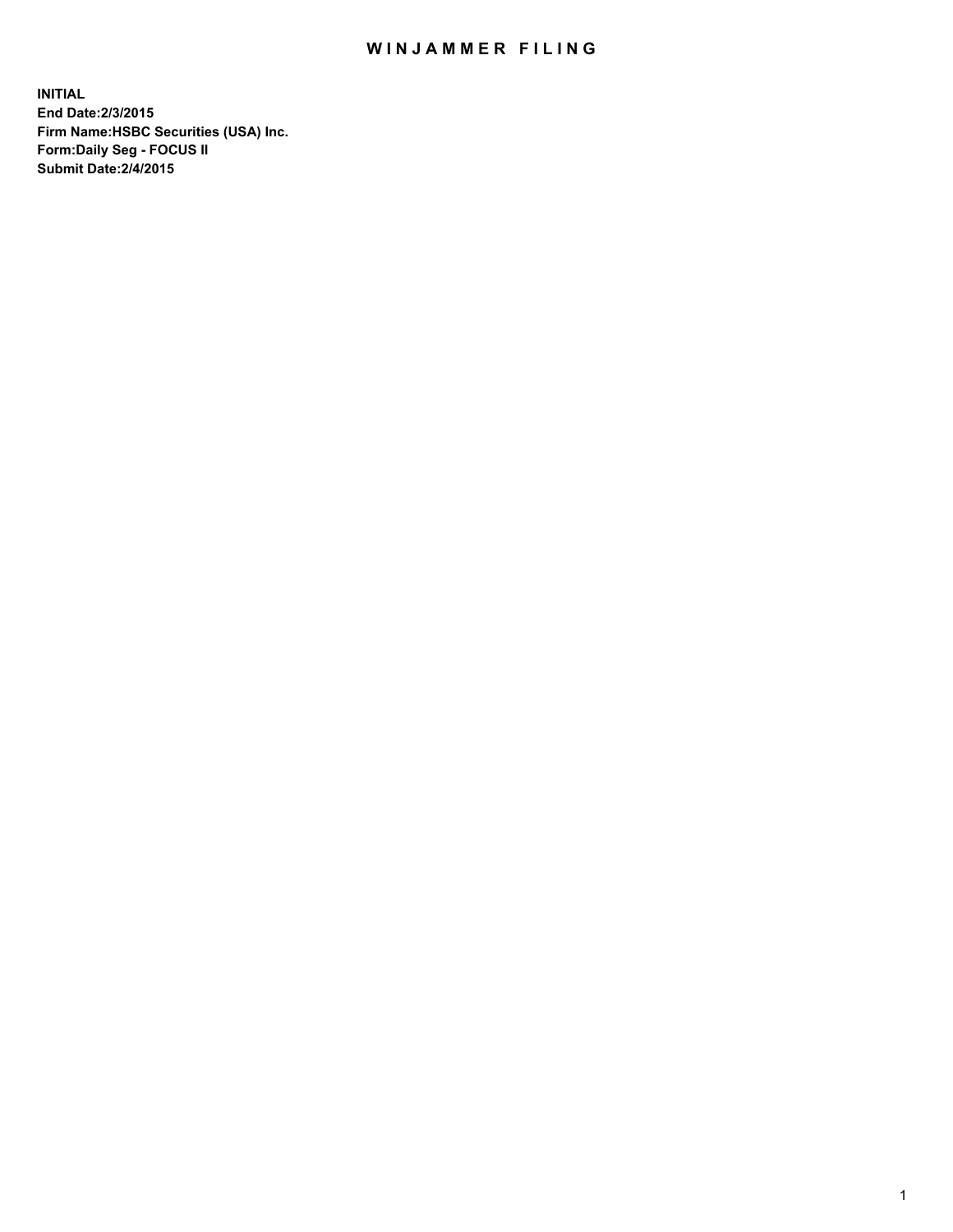## **INITIAL End Date:2/3/2015 Firm Name:HSBC Securities (USA) Inc. Form:Daily Seg - FOCUS II Submit Date:2/4/2015 Daily Segregation - Cover Page**

| Name of Company<br><b>Contact Name</b><br><b>Contact Phone Number</b><br><b>Contact Email Address</b>                                                                                                                                                                                                                         | <b>HSBC Securities (USA) Inc.</b><br>Steven richardson<br>212-525-6445<br>steven.richardson@us.hsbc.com |
|-------------------------------------------------------------------------------------------------------------------------------------------------------------------------------------------------------------------------------------------------------------------------------------------------------------------------------|---------------------------------------------------------------------------------------------------------|
| FCM's Customer Segregated Funds Residual Interest Target (choose one):<br>a. Minimum dollar amount: ; or<br>b. Minimum percentage of customer segregated funds required:% ; or<br>c. Dollar amount range between: and; or<br>d. Percentage range of customer segregated funds required between: % and %.                      | 50,000,000<br>0 <sub>0</sub><br>00                                                                      |
| FCM's Customer Secured Amount Funds Residual Interest Target (choose one):<br>a. Minimum dollar amount: ; or<br>b. Minimum percentage of customer secured funds required:%; or<br>c. Dollar amount range between: and; or<br>d. Percentage range of customer secured funds required between: % and %.                         | 10,000,000<br>00<br>00                                                                                  |
| FCM's Cleared Swaps Customer Collateral Residual Interest Target (choose one):<br>a. Minimum dollar amount: ; or<br>b. Minimum percentage of cleared swaps customer collateral required:%; or<br>c. Dollar amount range between: and; or<br>d. Percentage range of cleared swaps customer collateral required between:% and%. | 30,000,000<br>0 <sub>0</sub><br>00                                                                      |

Attach supporting documents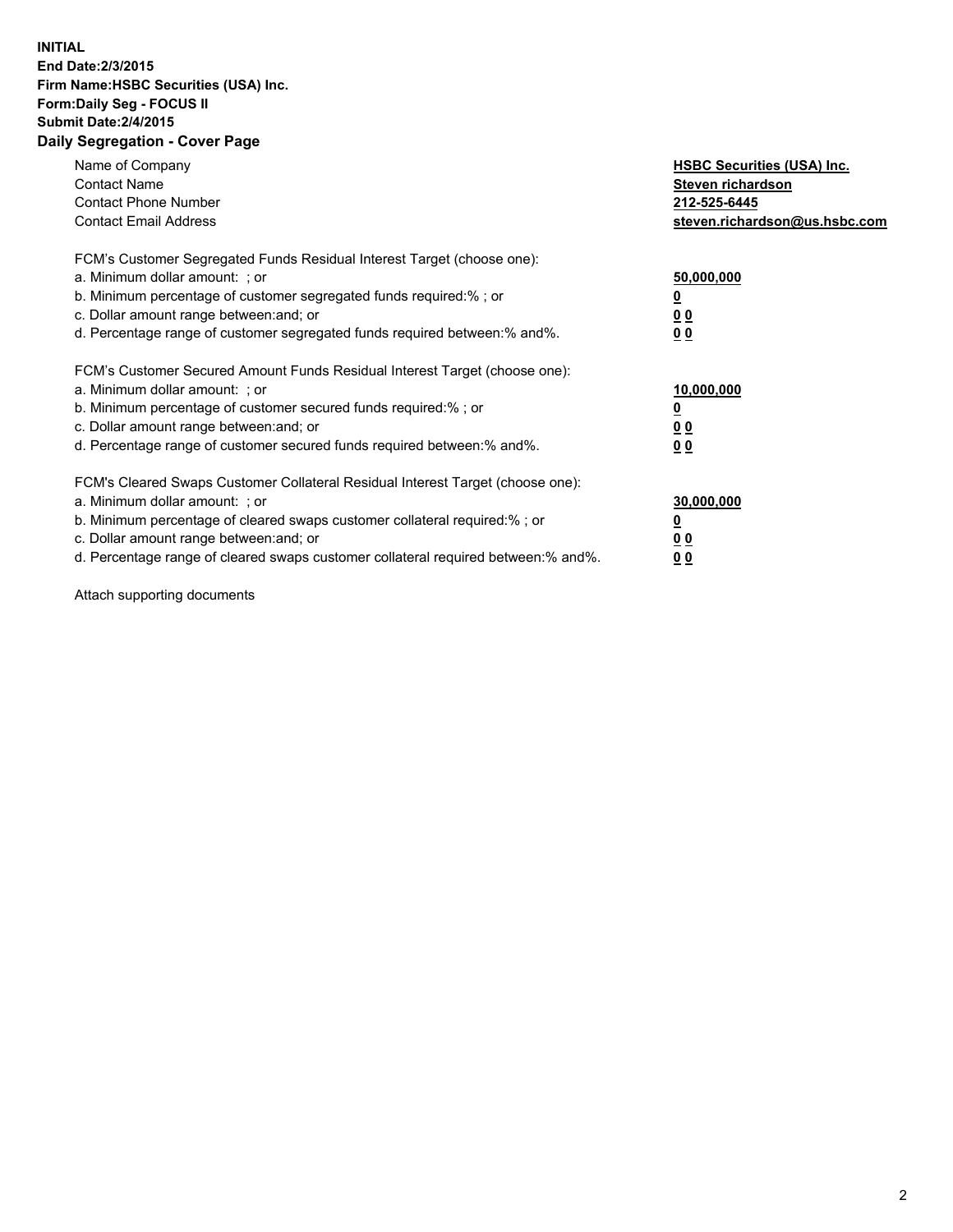**INITIAL End Date:2/3/2015 Firm Name:HSBC Securities (USA) Inc. Form:Daily Seg - FOCUS II Submit Date:2/4/2015 Daily Segregation - Secured Amounts** Foreign Futures and Foreign Options Secured Amounts Amount required to be set aside pursuant to law, rule or regulation of a foreign government or a rule of a self-regulatory organization authorized thereunder **0** [7305] 1. Net ledger balance - Foreign Futures and Foreign Option Trading - All Customers A. Cash **76,266,439** [7315] B. Securities (at market) **34,209,953** [7317] 2. Net unrealized profit (loss) in open futures contracts traded on a foreign board of trade **47,821,310** [7325] 3. Exchange traded options a. Market value of open option contracts purchased on a foreign board of trade **0** [7335] b. Market value of open contracts granted (sold) on a foreign board of trade **0** [7337] 4. Net equity (deficit) (add lines 1. 2. and 3.) **158,297,702** [7345] 5. Account liquidating to a deficit and account with a debit balances - gross amount **1,475,302** [7351] Less: amount offset by customer owned securities **-1,470,151** [7352] **5,151** [7354] 6. Amount required to be set aside as the secured amount - Net Liquidating Equity Method (add lines 4 and 5) **158,302,853** [7355] 7. Greater of amount required to be set aside pursuant to foreign jurisdiction (above) or line 6. **158,302,853** [7360] FUNDS DEPOSITED IN SEPARATE REGULATION 30.7 ACCOUNTS 1. Cash in banks A. Banks located in the United States **40,526,802** [7500] B. Other banks qualified under Regulation 30.7 **0** [7520] **40,526,802** [7530] 2. Securities A. In safekeeping with banks located in the United States **79,209,953** [7540] B. In safekeeping with other banks qualified under Regulation 30.7 **0** [7560] **79,209,953** [7570] 3. Equities with registered futures commission merchants A. Cash **0** [7580] B. Securities **0** [7590] C. Unrealized gain (loss) on open futures contracts **0** [7600] D. Value of long option contracts **0** [7610] E. Value of short option contracts **0** [7615] **0** [7620] 4. Amounts held by clearing organizations of foreign boards of trade A. Cash **0** [7640] B. Securities **0** [7650] C. Amount due to (from) clearing organization - daily variation **0** [7660] D. Value of long option contracts **0** [7670] E. Value of short option contracts **0** [7675] **0** [7680] 5. Amounts held by members of foreign boards of trade A. Cash **33,242,801** [7700] B. Securities **0** [7710] C. Unrealized gain (loss) on open futures contracts **47,821,310** [7720] D. Value of long option contracts **0** [7730] E. Value of short option contracts **0** [7735] **81,064,111** [7740] 6. Amounts with other depositories designated by a foreign board of trade **0** [7760] 7. Segregated funds on hand **0** [7765] 8. Total funds in separate section 30.7 accounts **200,800,866** [7770] 9. Excess (deficiency) Set Aside for Secured Amount (subtract line 7 Secured Statement Page 1 from Line 8) **42,498,013** [7380] 10. Management Target Amount for Excess funds in separate section 30.7 accounts **28,954,517** [7780] 11. Excess (deficiency) funds in separate 30.7 accounts over (under) Management Target **13,543,496** [7785]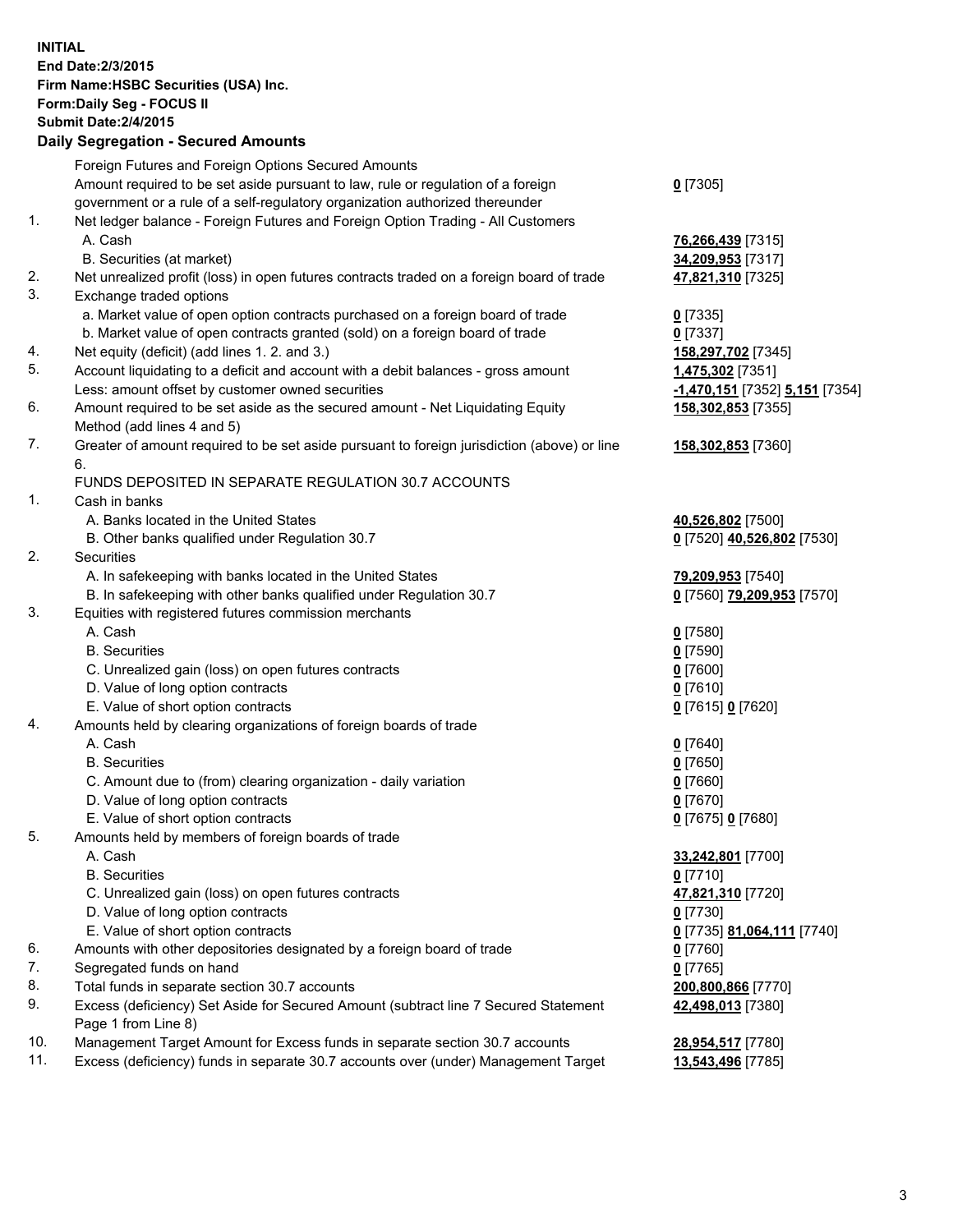| <b>INITIAL</b> | End Date: 2/3/2015<br>Firm Name: HSBC Securities (USA) Inc.<br>Form: Daily Seg - FOCUS II<br><b>Submit Date: 2/4/2015</b><br>Daily Segregation - Segregation Statement |                                  |
|----------------|------------------------------------------------------------------------------------------------------------------------------------------------------------------------|----------------------------------|
|                | SEGREGATION REQUIREMENTS(Section 4d(2) of the CEAct)                                                                                                                   |                                  |
| 1.             | Net ledger balance                                                                                                                                                     |                                  |
|                | A. Cash                                                                                                                                                                | 404,225,517 [7010]               |
|                | B. Securities (at market)                                                                                                                                              | 627,540,888 [7020]               |
| 2.             | Net unrealized profit (loss) in open futures contracts traded on a contract market                                                                                     | 120,326,347 [7030]               |
| 3.             | Exchange traded options                                                                                                                                                |                                  |
|                | A. Add market value of open option contracts purchased on a contract market                                                                                            | 102,723,899 [7032]               |
|                | B. Deduct market value of open option contracts granted (sold) on a contract market                                                                                    | -10,697,763 [7033]               |
| 4.             | Net equity (deficit) (add lines 1, 2 and 3)                                                                                                                            | 1,244,118,888 [7040]             |
| 5.             | Accounts liquidating to a deficit and accounts with                                                                                                                    |                                  |
|                | debit balances - gross amount                                                                                                                                          | 10,688,439 [7045]                |
|                | Less: amount offset by customer securities                                                                                                                             | -10,603,153 [7047] 85,286 [7050] |
| 6.             | Amount required to be segregated (add lines 4 and 5)                                                                                                                   | 1,244,204,174 [7060]             |
|                | FUNDS IN SEGREGATED ACCOUNTS                                                                                                                                           |                                  |
| 7.             | Deposited in segregated funds bank accounts                                                                                                                            |                                  |
|                | A. Cash                                                                                                                                                                | 14,542,479 [7070]                |
|                | B. Securities representing investments of customers' funds (at market)                                                                                                 | $0$ [7080]                       |
|                | C. Securities held for particular customers or option customers in lieu of cash (at                                                                                    | 73,412,199 [7090]                |
|                | market)                                                                                                                                                                |                                  |
| 8.             | Margins on deposit with derivatives clearing organizations of contract markets                                                                                         |                                  |
|                | A. Cash                                                                                                                                                                | 242,017,087 [7100]               |
|                | B. Securities representing investments of customers' funds (at market)                                                                                                 | 256,225,472 [7110]               |
|                | C. Securities held for particular customers or option customers in lieu of cash (at<br>market)                                                                         | 554,128,689 [7120]               |
| 9.             | Net settlement from (to) derivatives clearing organizations of contract markets                                                                                        | 105,288,737 [7130]               |
| 10.            | Exchange traded options                                                                                                                                                |                                  |
|                | A. Value of open long option contracts                                                                                                                                 | 102,723,899 [7132]               |
|                | B. Value of open short option contracts                                                                                                                                | -10,697,763 [7133]               |
| 11.            | Net equities with other FCMs                                                                                                                                           |                                  |
|                | A. Net liquidating equity                                                                                                                                              | 27,790,720 [7140]                |
|                | B. Securities representing investments of customers' funds (at market)                                                                                                 | <u>0</u> [7160]                  |
|                | C. Securities held for particular customers or option customers in lieu of cash (at                                                                                    | $0$ [7170]                       |
|                | market)                                                                                                                                                                |                                  |
| 12.            | Segregated funds on hand                                                                                                                                               | $0$ [7150]                       |
| 13.            | Total amount in segregation (add lines 7 through 12)                                                                                                                   | 1,365,431,519 [7180]             |
| 14.            | Excess (deficiency) funds in segregation (subtract line 6 from line 13)                                                                                                | 121,227,345 [7190]               |
| 15.            | Management Target Amount for Excess funds in segregation                                                                                                               | 50,000,000 [7194]                |
| 16.            | Excess (deficiency) funds in segregation over (under) Management Target Amount                                                                                         | 71,227,345 [7198]                |
|                | Excess                                                                                                                                                                 |                                  |